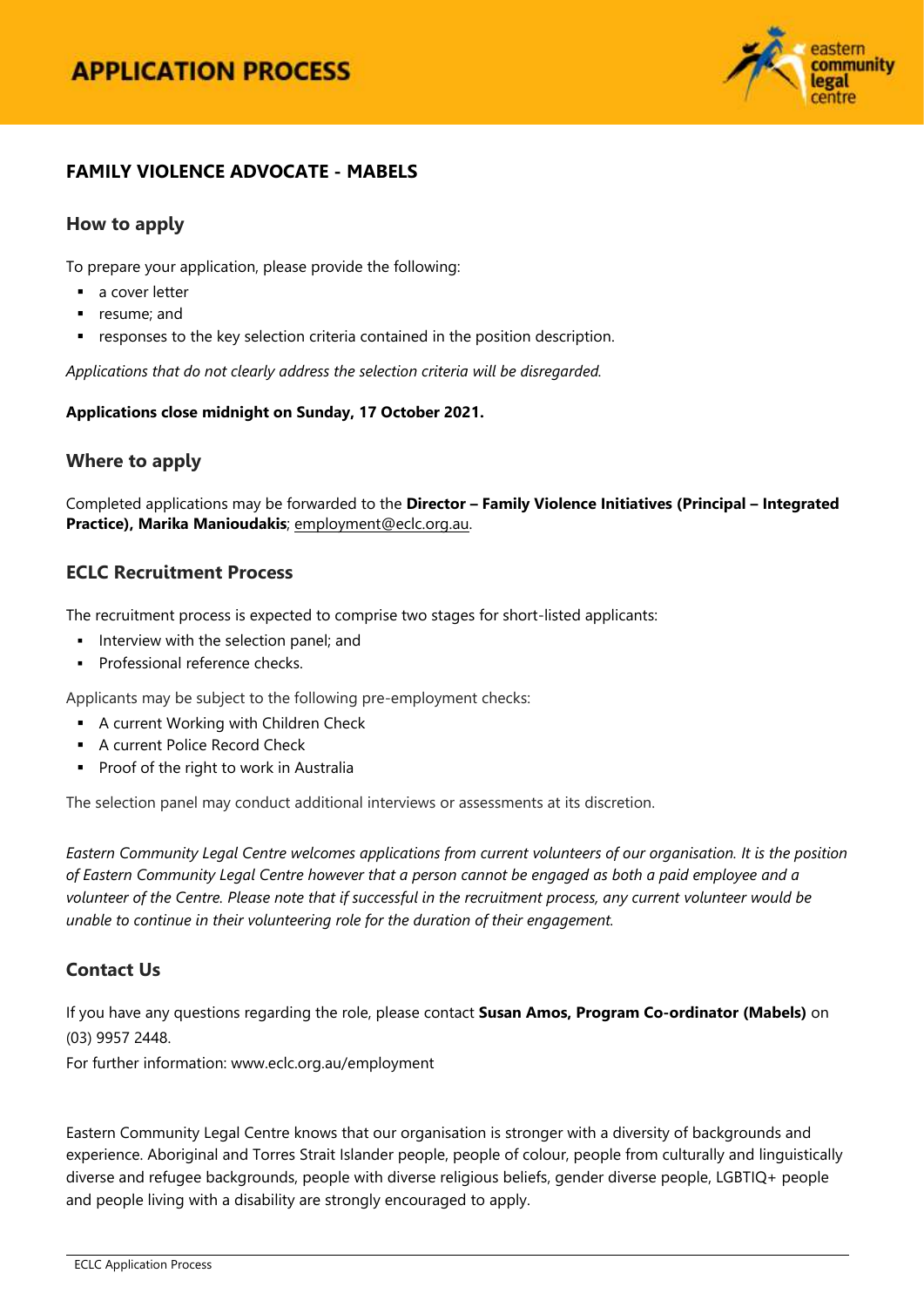

| <b>Position Title</b>       | <b>Family Violence Advocate - Mabels</b>                                                                   |
|-----------------------------|------------------------------------------------------------------------------------------------------------|
| Directorate, Team           | Family Violence Initiatives, Mabels (Knox)                                                                 |
| Location                    | Boronia and integrated outreach locations with an initial working from<br>home arrangement due to COVID-19 |
| Position reports to         | Co-ordinator - Mabels and WELS                                                                             |
| Direct reports              | Nil                                                                                                        |
| Classification              | 5                                                                                                          |
| <b>Enterprise Agreement</b> | Eastern Community Legal Centre Enterprise Agreement 2013-2016                                              |
| Employment type             | Permanent, Part Time (0.6 FTE), 22.5 hours per week                                                        |

## **About Eastern Community Legal Centre**

OUR VISION: Human Rights | Fairness | Justice

OUR MISSION: Eastern Community Legal Centre (ECLC) is a multidisciplinary legal service that works to prevent problems, progress fair outcomes and support the wellbeing and resilience of communities and community members in Melbourne's East.

Making the most of its abilities and the resources available, ECLC provides:

- **·** information, advice and assistance across a range of legal and related issues
- **a** advocacy to resolve problems at the earliest opportunity
- **Fig. 2** referrals to community agency partners
- **EXEDENT Integrated legal services, including through Health Justice Partnerships**
- community development and education programs with a focus on rights, responsibilities and options
- primary prevention activities, using broad partnership approaches
- strategic advocacy to change unfair laws and improve systems and practices

#### OUR VALUES:

| <b>Respect</b><br>Appreciating diversity and<br>treating all people with<br>dignity                                                         | <b>Compassion</b><br>Understanding the<br>underlying causes of<br>disadvantage & offering<br>support without judgment                                                       | <b>Advocacy</b><br>Providing a voice for those<br>who cannot advocate for<br>themselves and joining<br>voices with those addressing<br>injustice |
|---------------------------------------------------------------------------------------------------------------------------------------------|-----------------------------------------------------------------------------------------------------------------------------------------------------------------------------|--------------------------------------------------------------------------------------------------------------------------------------------------|
|                                                                                                                                             |                                                                                                                                                                             |                                                                                                                                                  |
| <b>Safety</b><br>Assuring confidentiality for<br>clients and being responsive<br>to their own assessment of<br>safety and wellbeing         | <b>Justice &amp; human rights</b><br>Showing courage in<br>encounters with injustice,<br>promoting equitable access<br>to legal help, and working to<br>empower communities | <b>Strong governance &amp;</b><br>assurance<br>Practicing proactive and<br>transparent leadership and<br>striving for continuous<br>improvement  |
|                                                                                                                                             |                                                                                                                                                                             |                                                                                                                                                  |
| <b>Resourcefulness &amp;</b><br>practicality<br>Finding solutions through<br>working collaboratively and<br>generously sharing<br>expertise | <b>Innovation &amp;</b><br>entrepreneurship<br>Encouraging new ideas,<br>taking calculated risks to<br>increase impact, and leading<br>by example                           | <b>Quality &amp; evaluation</b><br><b>Building evidence-based</b><br>practice through a robust<br>monitoring and evaluation<br>culture           |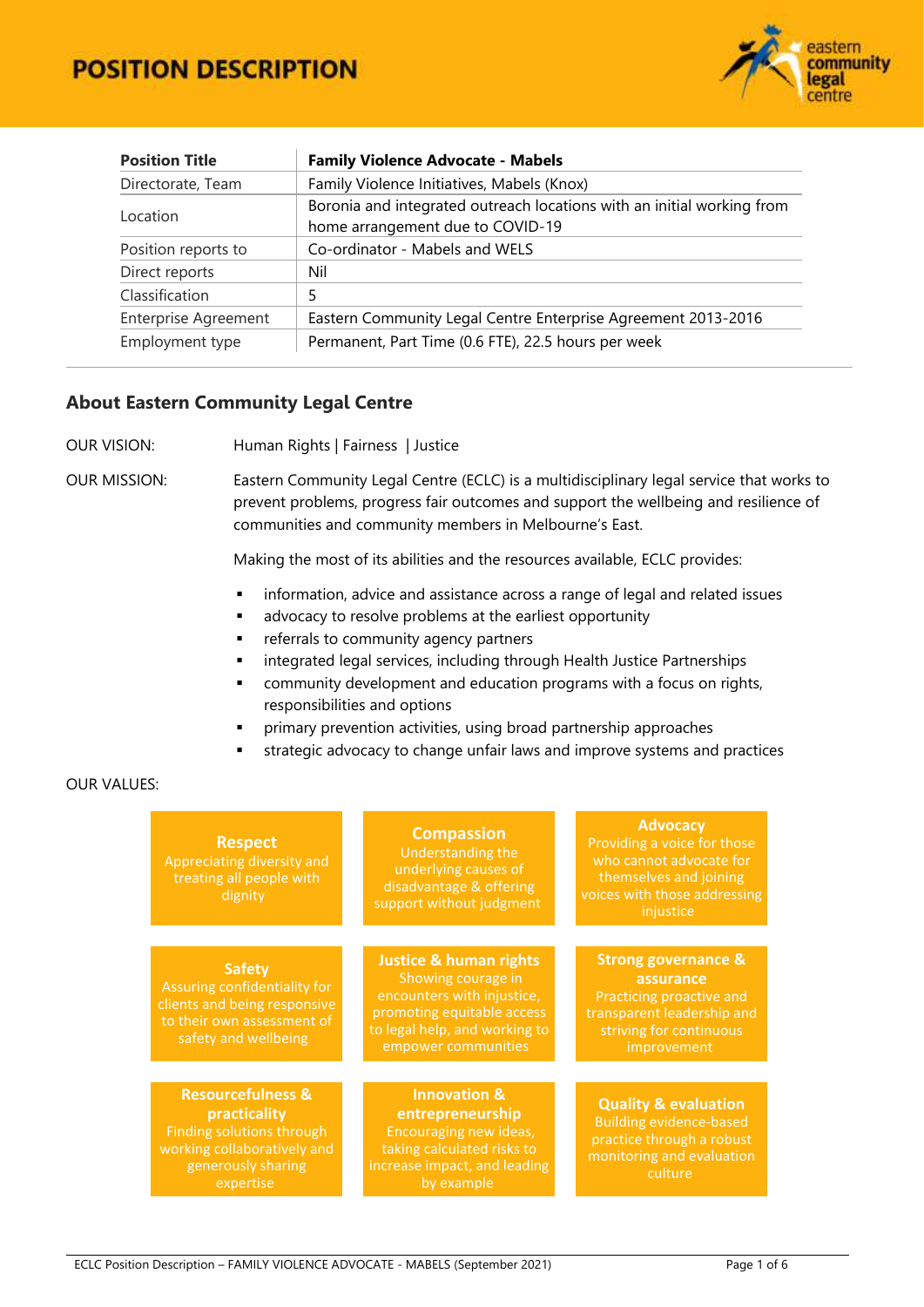# **Background**

## **Integrated Practice**

Integrated practice from a Community Legal Centre (CLC) perspective involves the integration of Community Lawyers, Community Service Professionals and Financial Counsellors working together to address the needs of clients. ECLC is committed to a collaborative approach to service delivery, where the multidisciplinary team comes together to co-ordinate the case support of clients and to ensure that the intertwined legal, health, social and financial needs of a client and their children are considered.

## **Mabels**

Mabels is a Health Justice Partnership between Eastern Community Legal Centre, Boorndawan Willam Aboriginal Healing Service (BWAHS) and three Victorian local government councils. The Program seeks to provide an early intervention response to family violence within the Maternal and Child Health (MCH) context by improving the responses of maternal and child health, legal, family violence and support services in a co-ordinated and integrated manner.

## **Position Summary**

As part of the Mabels program the *Family Violence Advocate – Mabels* will work as part of a team, integrating Mabels clinics within MCH sites to assist and empower women who disclose family violence to their MCH nurses. In addition to the legal and specialist family violence services, Aboriginal women are provided with the option of a specialist family violence service from BWAHS.

The *Family Violence Advocate – Mabels* will engage in integrated practice with the Community Lawyer – Mabels, to provide advocacy, safety planning and support to women experiencing or at risk of experiencing family violence. Using a trauma informed & strength's based approach, the *Family Violence Advocate* will undertake comprehensive risk assessments and support a client's engagement with her legal options and the legal system in seeking safety for herself and her children.

The *Family Violence Advocate – Mabels* will build and develop partnership relationships with each of the program partners and with the MCH Nurses in their region, engage in secondary consultations and provide education as required.

## **Key Accountabilities**

#### **Direct Service Provision**

Provide high quality direct support and advice to women and children. This includes:

- 1. Providing interventions such as risk assessment, safety planning, case planning and short-term client coordination to women who have/are experiencing family violence, at Mabels sites, as part of an integrated family violence practice model
- 2. Addressing gender and power issues underlying family violence and support women to make informed decisions
- 3. Providing specialist family violence information and advice to the team and Maternal and Child Health Nurses who seek information from the partners or other organisations
- 4. Facilitating women and children's access to a wide range of services and resources
- 5. Actively engaging in Mabels processes in place to ensure integration across all areas of the program
- 6. Ensuring compliance with professional indemnity insurance scheme
- 7. Utilising ICT-based devices, applications, software and services to support productivity, effective communication and collaboration, and a digitally capable organisation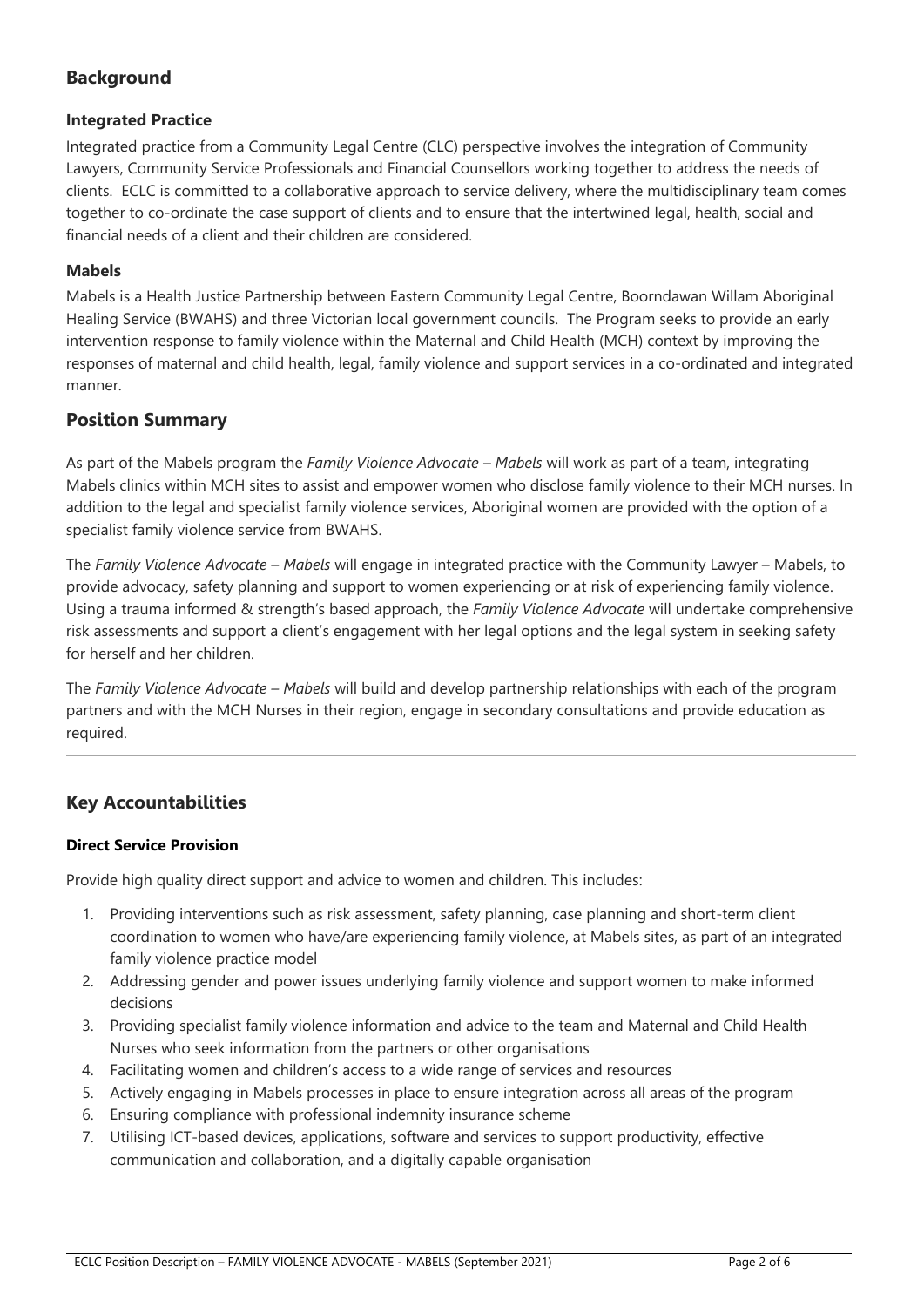#### **Integrated Practice**

- 8. Working in collaboration with Community Lawyer within the Mabels Program, where clients have consented to Integrated Practice
- 9. Where clients identify as Aboriginal, or mothers of Aboriginal Children, working collaboratively with Partner Aboriginal community-controlled organisation, if consented to by client
- 10. Active engagement in client reviews with the Program Co-ordinator and the Mabels Team
- 11. Active engagement and collaboration with all Mabels team members, including reflective practice and peer supervision

#### **Community Development**

As agreed with the Program Co-ordinator – Mabels and in conjunction with Mabels staff, provide educative and preventative programs on family violence. This may include:

- 12. Engaging in partnership development activities with agencies and other local parties in order to build awareness of the service and the issue of family violence in the Eastern Metropolitan Region
- 13. Providing community education presentations and seminars

#### **General**

- 14. Word processing of documentation and correspondence and ensure relevant and appropriate records are kept
- 15. Provide written reports as requested
- 16. Ensure an understanding of, and abide by, all professional obligations relating to legal professional privilege and maintaining client confidentiality within a multidisciplinary team

#### **Organisational Participation**

- 17. Undertake professional development in consultation with manager/supervisor
- 18. Actively participate in meetings and supervision with manager/supervisor
- 19. At all times comply with ECLC policies and procedures, as varied from time to time
- 20. Participate in organisational activities such as staff meetings, planning meetings and team development initiatives
- 21. Understand and demonstrate ECLC values
- 22. Undertake other duties or responsibilities, as directed, within the scope of this role and consistent with skills, qualifications and experience as may be required from time to time

#### **Decision Making**

- 23. Decision-making authority over day to day workflow
- 24. Strategic or program decision making made in consultation with the Program Co-ordinator Mabels.

## **Key Capabilities**

The Key Capabilities apply to all ECLC employees and describe the capabilities that are needed to meet our strategic goals.

| <b>Capability</b>                   | <b>Description</b>                                                                                                                                                                      |
|-------------------------------------|-----------------------------------------------------------------------------------------------------------------------------------------------------------------------------------------|
| <b>Communicating</b><br>with Others | Adopts a professional communication style that demonstrates audience understanding,<br>using clear verbal, written and interpersonal skills in both positive and negative<br>situations |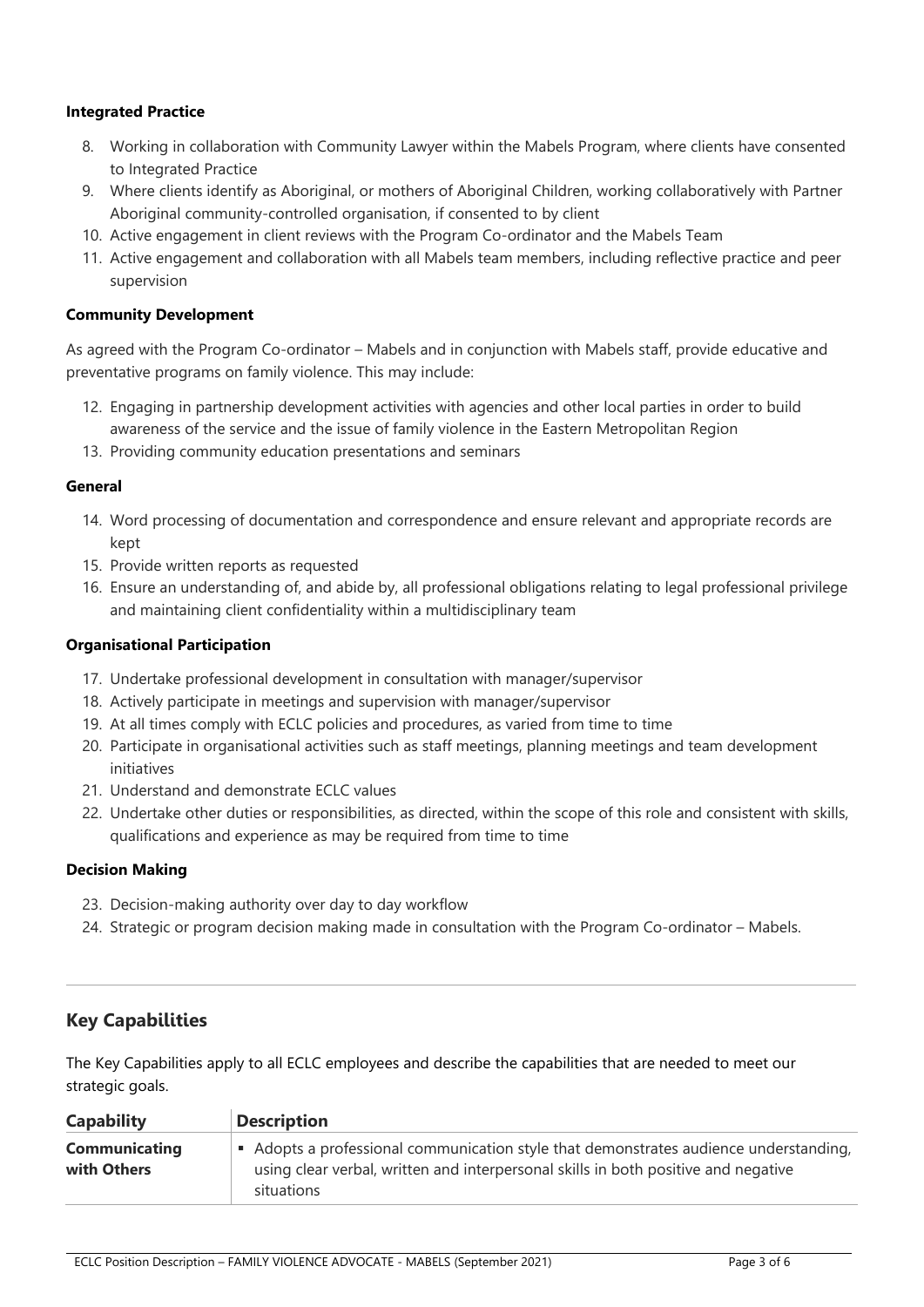| <b>Capability</b>                                 | <b>Description</b>                                                                                                                                                                               |
|---------------------------------------------------|--------------------------------------------------------------------------------------------------------------------------------------------------------------------------------------------------|
|                                                   | • Negotiates confidently from an informed and credible position                                                                                                                                  |
|                                                   | Actively listens to, considers and acknowledges differing ideas and perspectives and<br>contributes to group discussions                                                                         |
| <b>Working with Others</b>                        | • Creates and maintains positive, professional and respectful working relationships and is<br>transparent in all interactions, treating people fairly and equitably                              |
|                                                   | • Shares information and works co-operatively to solve challenges and build supportive,<br>collaborative and responsive relationships                                                            |
|                                                   | Recognises and reflects upon the impact of own actions/behaviours on others and uses<br>٠<br>a range of individual or organisational options to resolve interpersonal or behavioural<br>issues   |
|                                                   | • Focusses on group results & celebrates teams' successes                                                                                                                                        |
| <b>Taking Action</b>                              | • Seeks out information from various sources and obtains relevant facts before making<br>decisions or proposing solutions                                                                        |
|                                                   | • Demonstrates the ability to reach firm and clearly defined decisions, including<br>consideration of broader context and risk, that are timely and objective                                    |
|                                                   | " Takes responsibility for own decision making within scope of authority and delegates,<br>consults and informs appropriately                                                                    |
|                                                   | • Using a range of techniques, develops workable solutions to problems and challenges<br>in collaboration with others                                                                            |
|                                                   | • Contributes to and participates in process improvement and new approaches/ideas                                                                                                                |
| <b>Coping with Pace,</b><br><b>Challenges and</b> | • Explores the reasons for change and is open to new and different ideas, approaches and<br>processes and supports others in understanding change                                                |
| <b>Change</b>                                     | • Shows resilience and optimism, and remains calm despite barriers or difficult<br>circumstances                                                                                                 |
|                                                   | • Responds appropriately to constructive criticism and conflict situations, learning from<br>experiences and identifying areas of self-development                                               |
|                                                   | • Focuses on achieving objectives even under pressure and adopts appropriate strategies<br>to balance work and life, maintain a reasonable workload and model this for others                    |
| Leadership                                        | • Motivates and empowers others, providing clear direction, development and coaching,<br>and modelling behavioural standards                                                                     |
|                                                   | Supports an organisational culture that reflects ECLC values and vision<br>٠                                                                                                                     |
|                                                   | • Values and encourages respect for diverse professional, cultural and personal<br>experience, fostering multidisciplinary learning and practice, internally and with<br>organisational partners |
|                                                   | Builds and sustains high trust relationships, fostering openness in discussions and<br>٠<br>demonstrates good emotional intelligence and self-awareness                                          |

# **Key Relationships**

| <b>Contact / Organisation</b>                    | <b>Purpose of Relationship</b>                                                                               |  |  |
|--------------------------------------------------|--------------------------------------------------------------------------------------------------------------|--|--|
| <b>Internal</b>                                  |                                                                                                              |  |  |
| Director - Family Violence<br><i>Initiatives</i> | Interaction to ensure alignment with organisational strategic objectives                                     |  |  |
| Program Manager - Family<br>Violence Initiatives | Regular interaction in relation to the development and completion of Mabels<br>objectives and key activities |  |  |

l,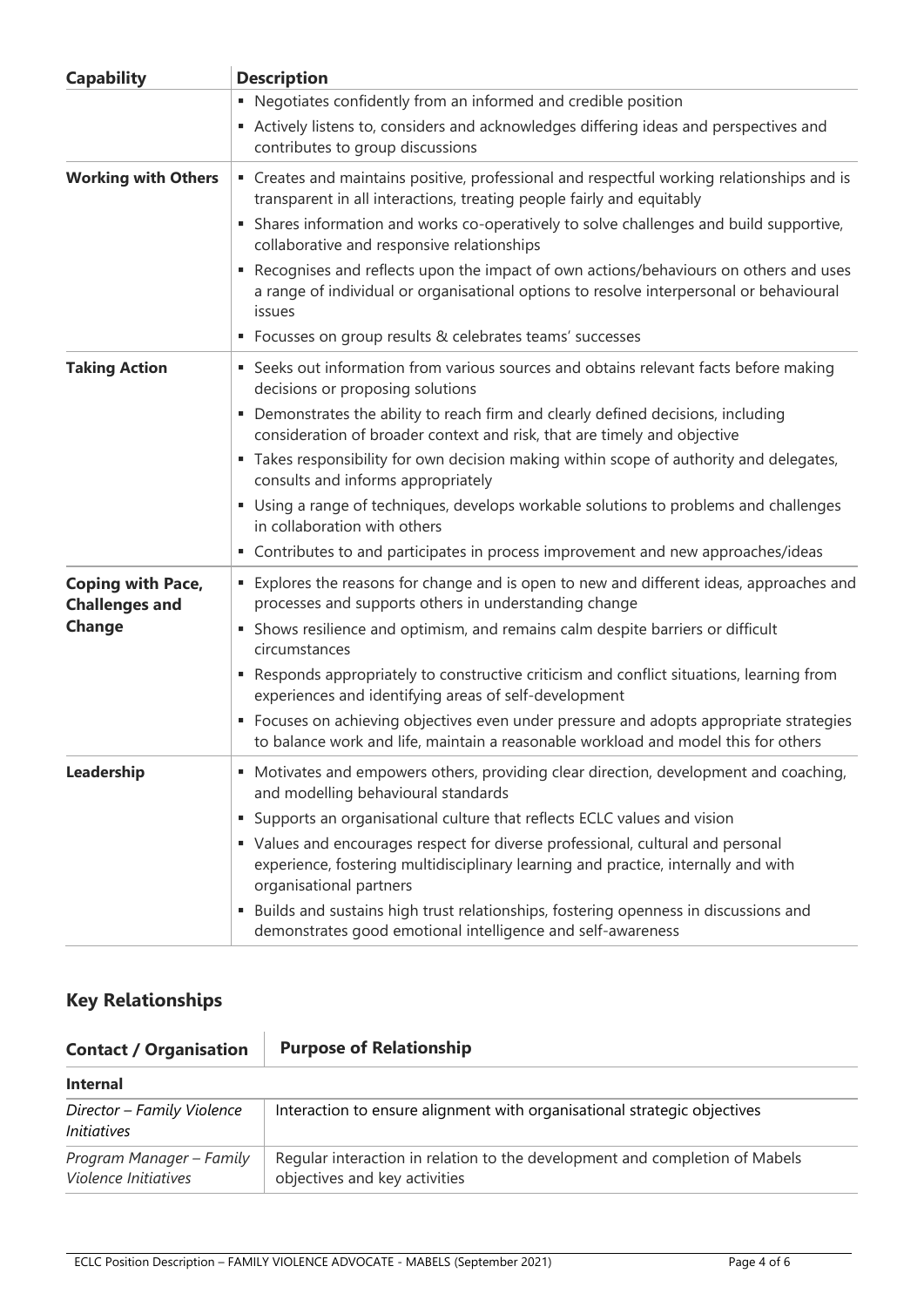| <b>Contact / Organisation</b>                           | <b>Purpose of Relationship</b>                                                                                                                                                                                                                |
|---------------------------------------------------------|-----------------------------------------------------------------------------------------------------------------------------------------------------------------------------------------------------------------------------------------------|
| Principal Lawyer - Family<br>Violence Initiatives       | Regular interaction to ensure alignment with the Legal framework                                                                                                                                                                              |
| Program Co-ordinator -<br>Mabels                        | Direct line manager, to actively engage in supervision and performance processes,<br>receive regular feedback and support engagement with client review processes                                                                             |
| Partnership and Training Co-<br>ordinator - Mabels      | Regular interaction in relation to the development and completion of Mabels<br>partnership, training and community development activities                                                                                                     |
| Community Lawyer - Mabels                               | To undertake and actively engage in interated practice and support with the<br>Community Lawyer - Mabels, to provide early intervention advice and support for<br>women experiencing or at risk of family violence through the Mabels program |
| Mabels Team                                             | Participate in Mabels team meetings, client reviews, community education, and all<br>Mabels processes                                                                                                                                         |
| <b>External</b>                                         |                                                                                                                                                                                                                                               |
| Knoc City Council, MCH<br>services                      | To establish and maintain strong relationships and ensure quality service delivery                                                                                                                                                            |
| Boorndawan Willam<br><b>Aboriginal Healing Services</b> | To establish and maintain strong relationships and ensure culturally safe and quality<br>service delivery                                                                                                                                     |

# **Key Selection Criteria**

#### **Qualifications and Specialist expertise**

1. A relevant tertiary qualification in Health/Social Sciences, and/or extensive experience in the community/welfare sector.

#### **Knowledge and skills**

- 2. Demonstrated experience and understanding of the social and gendered context of domestic/family violence in the context of intimate partner violence
- 3. Demonstrated competency in discharging the responsibilities of the role
- 4. Demonstrated significant experience in providing specialist family violence services
- 5. Demonstrated experience working with or within a multi-disciplinary environment particularly in family violence/child protection
- 6. Demonstrated computer literacy and experience in undertaking own administrative duties (e.g. word processing, file management)
- 7. Excellent communication skills as a motivated self-starter who can work independently and remotely and also work effectively in a team environment
- 8. Community language or experience working with people from Culturally and Linguistically Diverse (CaLD) and/or Aboriginal and Torres Strait Islander backgrounds
- 9. Experience working in or demonstrated knowledge of the justice system and family violence processes in a legal context
- 10. Confident in the adoption and use of ICT-based devices, applications, software and services to support productivity, effective communication and a digitally capable organisation

#### **Personal qualities**

- 11. Ability to contribute to a positive working environment
- 12. Team orientation
- 13. Ability to work under pressure
- 14. Discretion and professionalism
- 15. Understanding of the practice of feminist principles and values within a family violence context